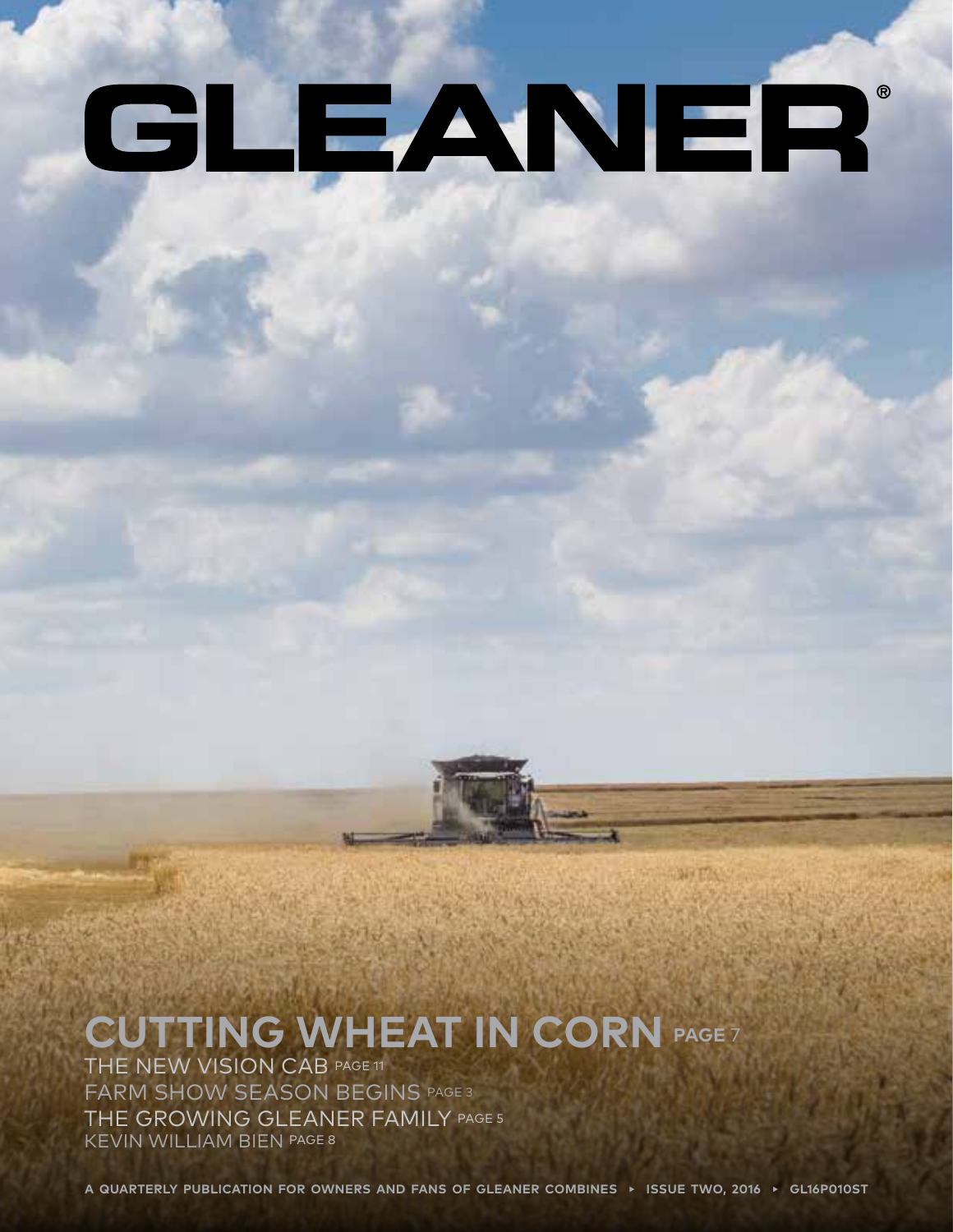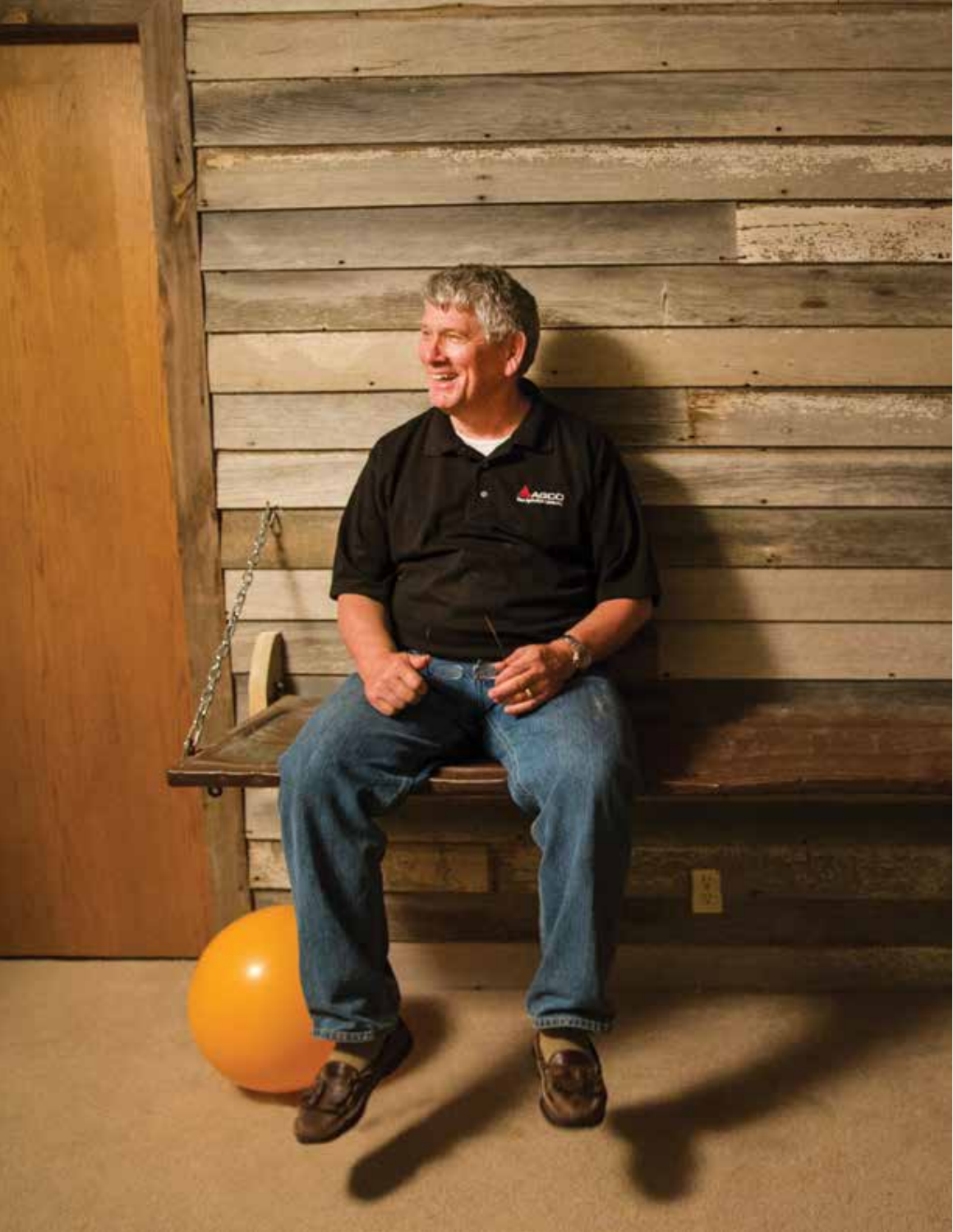

I begin this newsletter with both a heavy heart and a sense of the enormity of the shoes I have to fill. As many of you have heard already, our longtime Gleaner® leader and friend Kevin Bien passed away after a brief illness. He was my very close friend and mentor and I will miss him terribly.

A little over a year ago, Kevin began readying me to take more of the responsibility for Gleaner and I had little idea how timely that effort would be. As a multigenerational farm kid and a Gleaner owner myself, I am humbled to work with such a storied machine. As a relatively young man, I am equally humbled to have the expectation and charge to carry on the legacy of both a great man and a great machine.

Kevin mentored and befriended scores of people involved with Gleaner and as we gathered to mourn his passing, a common theme is that we would do our utmost to support his legacy. This means designing and building a great combine, being responsive to your needs and wants with the machine, and being relentless and passionate about what Gleaner does, can and should be for farms across the world. Kevin left us a remarkable legacy of character, commitment and compassion. We have big shoes to fill but we could have not had a better teacher.

It was a happy circumstance that our issue begins with the custom harvest and one of Kevin's dear

friends Mel Gossen. The two rarely went more than a few weeks without chatting—sometimes about combines—other times about life, grandchildren and when they'd see each other again. Our trip to see Mel was bittersweet because as much as Kevin was absent, he still seemed so very present.

I am honored to serve you and the Gleaner brand in the era ahead. I will endeavor to give you the kind of combine and ownership experience that my own family expects with our Gleaner. I will strive to live up to the legacy of a man who often said, "I am not a leader—only a caretaker and a steward of the great Gleaner name." And so he was to the last full measure.

Godspeed, Kevin Bien. May your lessons guide our hands and deeds. May your values guide our hearts and words. And may our actions pay respect to the great legacy you've given all of us—our lives will never be the same.

Most sincerely,

Caleb Schleder Gleaner Combines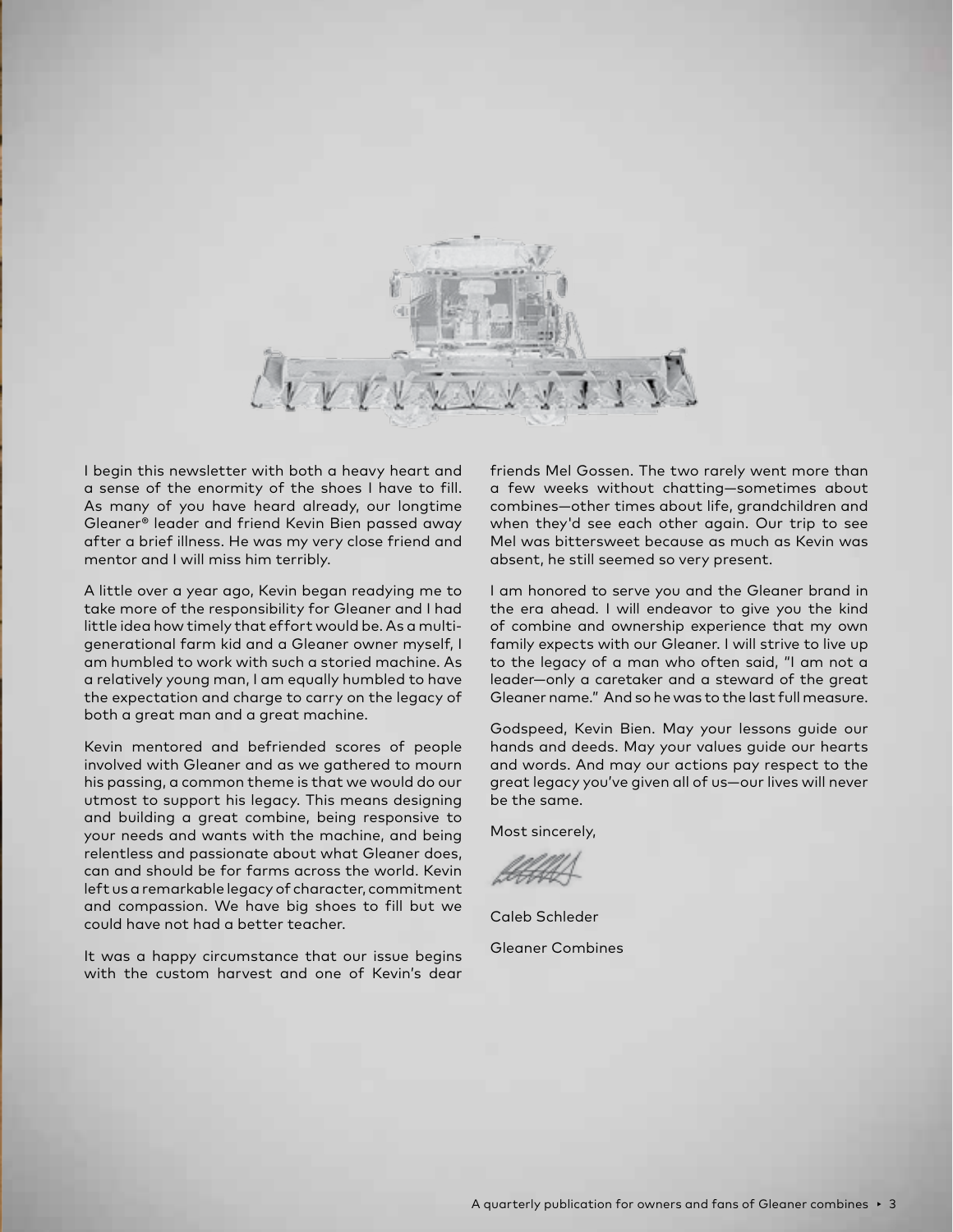## Cutting Wheat in Corn

Since we launched the S9 Series last year, we've been eager to get it into tough crop conditions and what appears to be a record Oklahoma wheat harvest and the beginning of the custom harvest trail is a perfect first chance to show you the new combine and its performance.

When it comes to starting out the harvest year, there are few places better to start than Corn, Oklahoma. Corn is home to the Gossen family, a multi-generational custom harvesting operation and a family that has owned well over 100 Gleaner combines.

The Gossens start off near their own farm and make their way north bringing in the wheat and then come back south again to start with fall crops. Their impressive fleet includes nine Gleaner combines and the many trucks, wagons and support vehicles that keep up with the machines.

One signature of the Gossens that has impressed us through the years is their choice of living arrangements. Instead of using the hotels or campers popular with many harvesters, the Gossens modified several refrigerated trailers to accommodate the harvest crew and the wear and tear that comes with them.

With custom harvesters having the sometimes competing needs of clean grain, low loss and capacity, in addition to needing smaller size, lower weight and road ability, the Gossens are ardent Gleaner fans and have been for many years.

In each harvest year, Mel Gossen and his family harvest their own crop in and around Corn, Oklahoma as well as some operations for friends, neighbors and family. They then follow the maturing crop—the same way Mel's father Sam did when he began the operation many decades ago.

Today, Mel's sons Ben and Riley make many of the decisions as they've spent years learning from their Dad how to operate a successful custom harvesting business. The harvest crew includes much of the Gossen family, hired help from as far away as New Zealand and even the beloved Gossen pets including Bitsy who keeps careful watch on the incoming crop.

We're proud to know the Gossen family and we're proud they choose Gleaner combines to bring in a good share of North America's wheat harvest. Bitsy might be Mel's best friend when he's in the field, but we're sure his Gleaner combine is a close second.

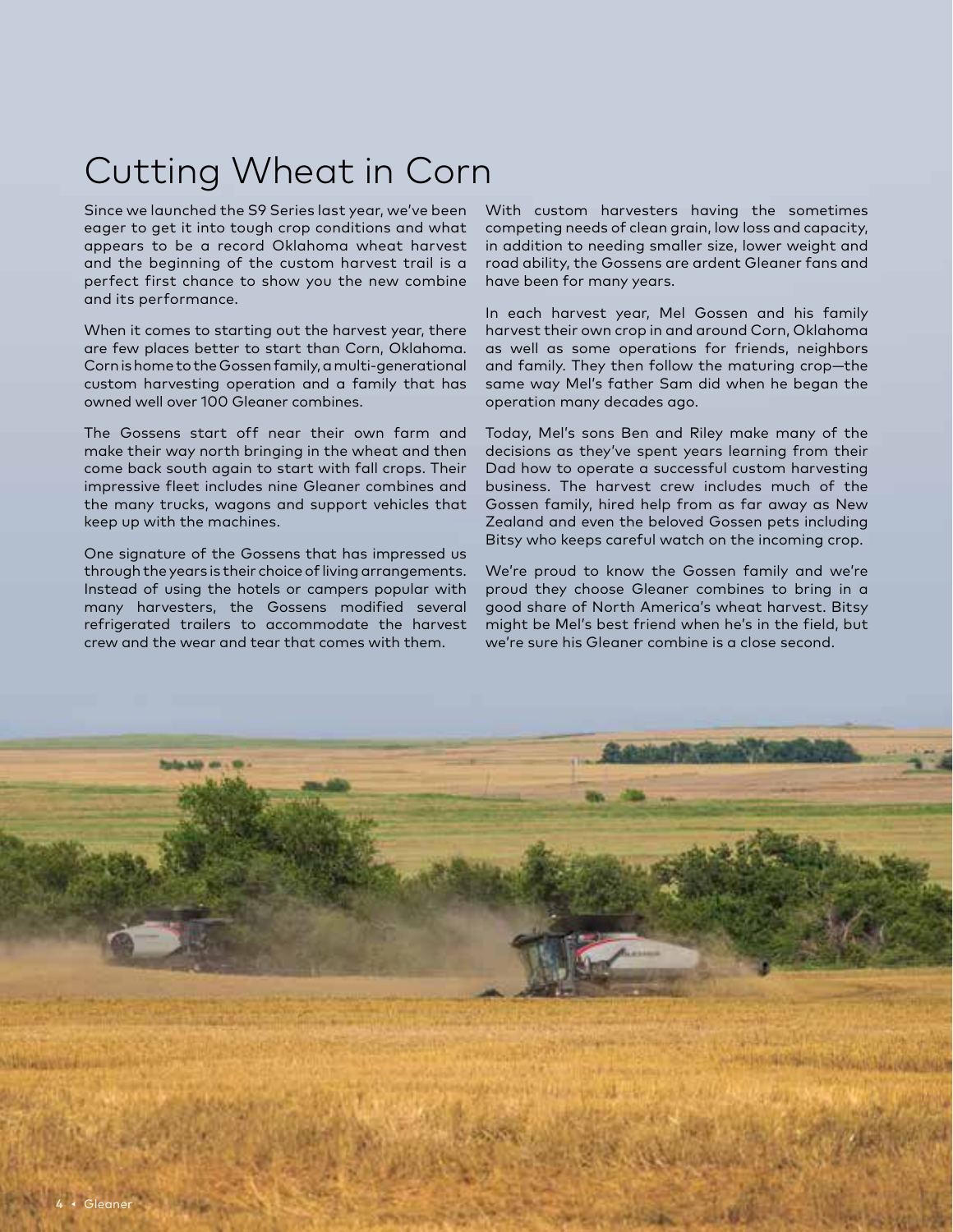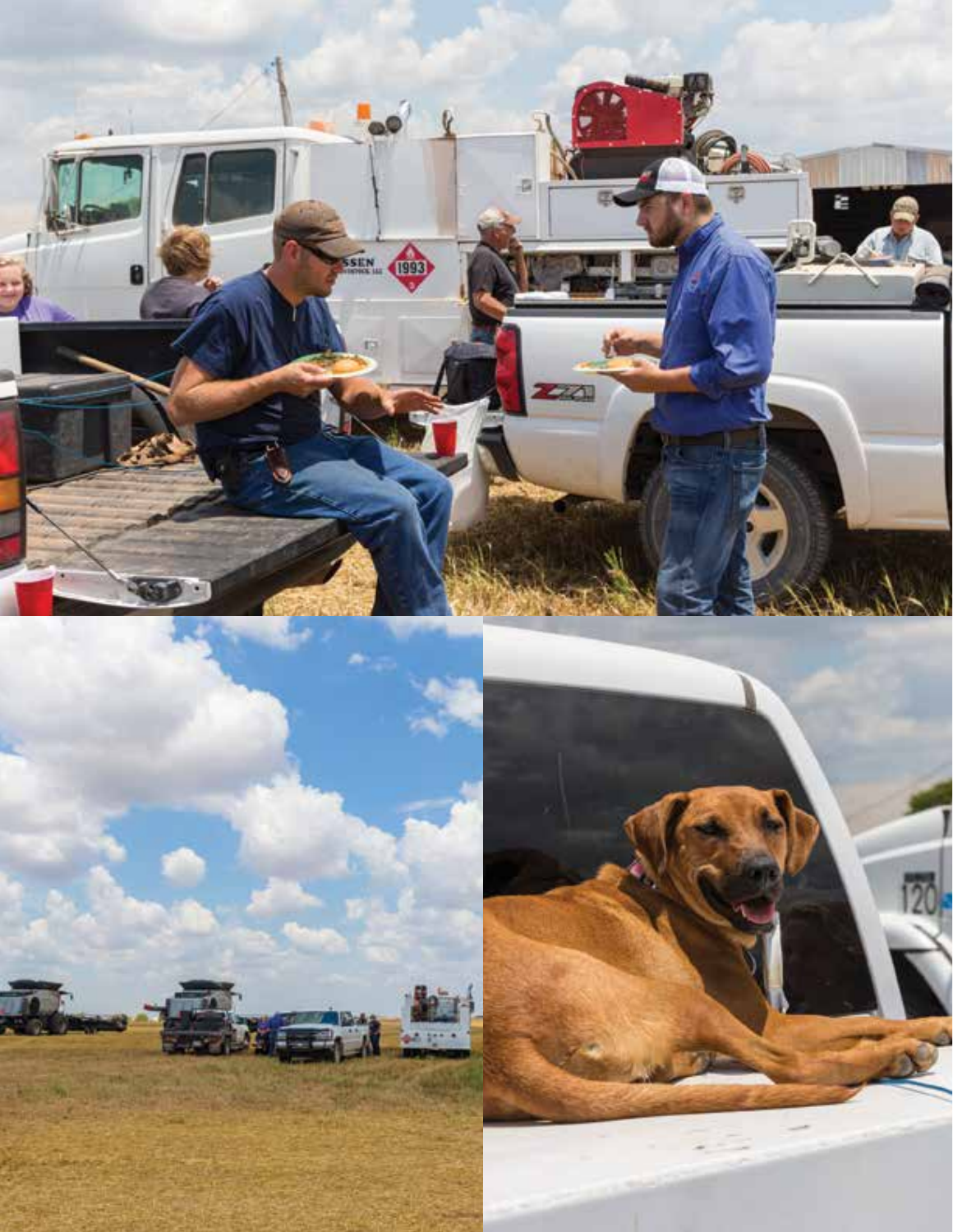#### The New Vision™ Cab

The custom harvester has a different experience of harvest. The tasks and wear of the job become amplified and the small discomforts and inconveniences become more prominent with each day, week and month on the road.

So we thought it fitting to take this moment to talk about the new cab on the S9 Series combine. The new Vision™ Cab offers operators many new features to enhance comfort and control, ultimately reducing fatigue and increasing productivity during long hours of operation.

**1** As many customers require the ability to operate in low light and no light conditions, the Gleaner S9 Series combines are equipped with eight halogen work lights as standard equipment. If additional lighting performance is required the Nightsight™ lighting package should be chosen at the time of ordering. The Nightsight option includes eight LED work lights (two spot lights and six flood lights).

**2** The Vision Cab features a redesigned entry deck and ladder for improved rigidity. The deck mounts on a support beam that spans across the combine allow the ladder to slide in or out for adjustment or shipping. This design eliminates the need for multiple deck extension sizes and enhances rigidity. The new deck is standard with no extension for single drive tires and includes an extension for dual drive tire combines.

**3** The Vision Cab features a newly redesigned steering wheel column and steering wheel. The slim steering column design enhances visibility to the front of the combine.

4 The 66 square feet of glass area allows for exceptional visibility of the cutter bar, header extremities and the cut areas behind each side of the header. The deep curved front windshield area has increased 22% to 33 square feet and contains a laminate that provides solar protection for the cab interior. And Interior cab volume has increased to 130 cubic feet, which is an increase of 15% over previous models making it more spacious and comfortable.

5 The Deluxe cab option includes a heated/cooled storage area located under the instructor seat. This area can be used to store temperature sensitive items, such as lunch sandwiches, to increase comfort and ultimately productivity during long harvest days. Power-adjustable mirrors are controlled through a multi-directional switch located under the right hand armrest on the operator seat.

6 A large cushioned instructor seat is positioned beside the operator seat. This seat provides passengers a comfortable area to sit and assist with machine training.

**7** The Vision Cab features a completely redesigned combine control console located to the right of the operator seat for quick and easy access to all necessary combine functions. Controls are ergonomically placed on the console to provide the operator intuitive color-coded locations for the necessary buttons and switches. The console is connected to the seat so that the console travels with the seat during suspension travel or seat adjustments. The redesigned console offers increased operator comfort to reduce fatigue during operation.

8 The Vision Cab features our new Tyton™ terminal, composed of four quadrants, easier-to-read Gleaner-specific graphics and easier, simplified navigation through the screens. The Tyton terminal is mounted on an accessory bar off of the operator seat armrest. This allows the operator to move the Tyton terminal to their preferred position to maintain visibility of the monitor and header.

**9** The S9 Series is equipped with a power swivel ladder to maintain visibility from the cab while the ladder is in the transport position.

Control, comfort and convenience—perfect for those long harvest runs or just a few extra hours getting your crop in—you'll appreciated the thought that went to this cab and combine. After all, we built it with you in mind.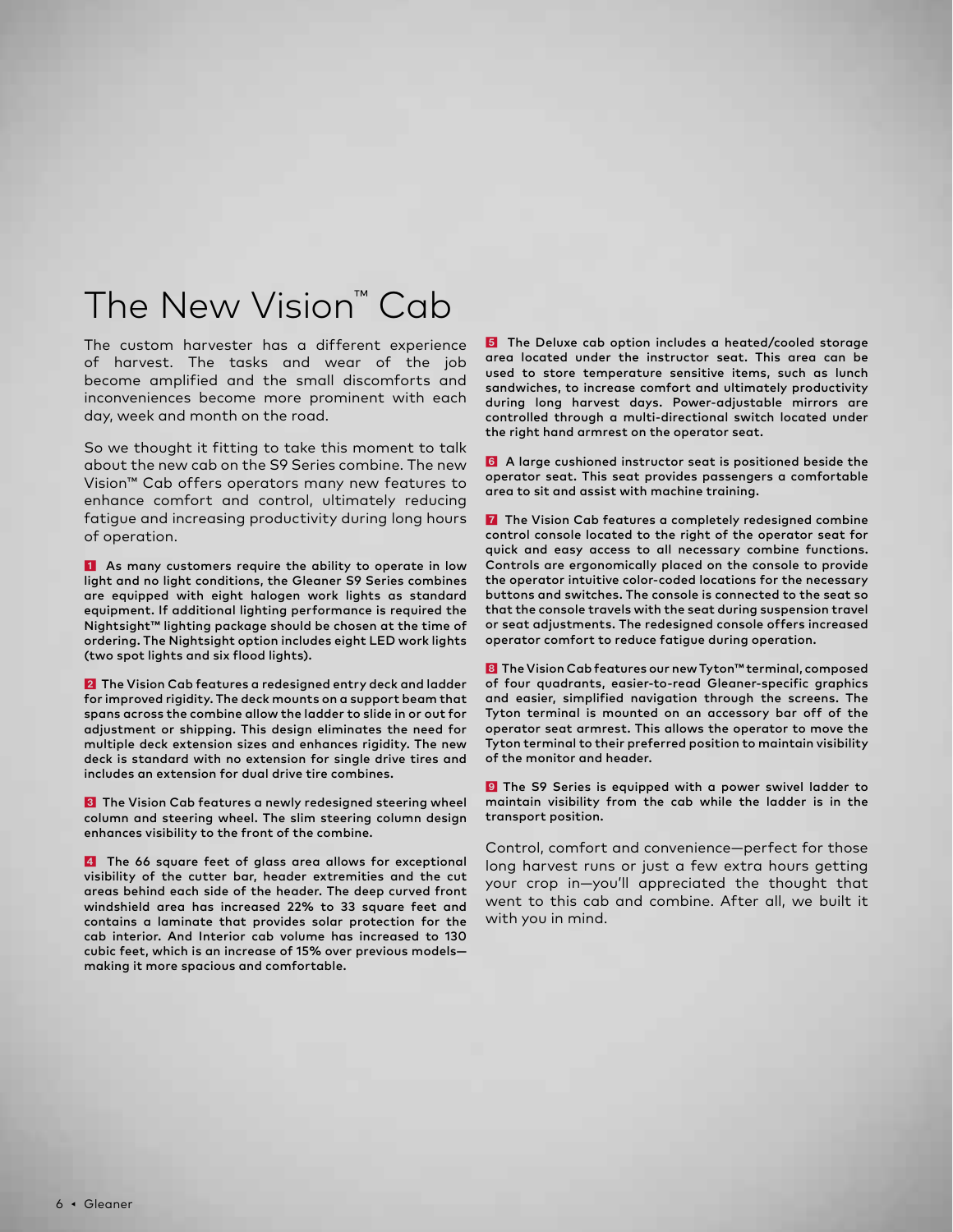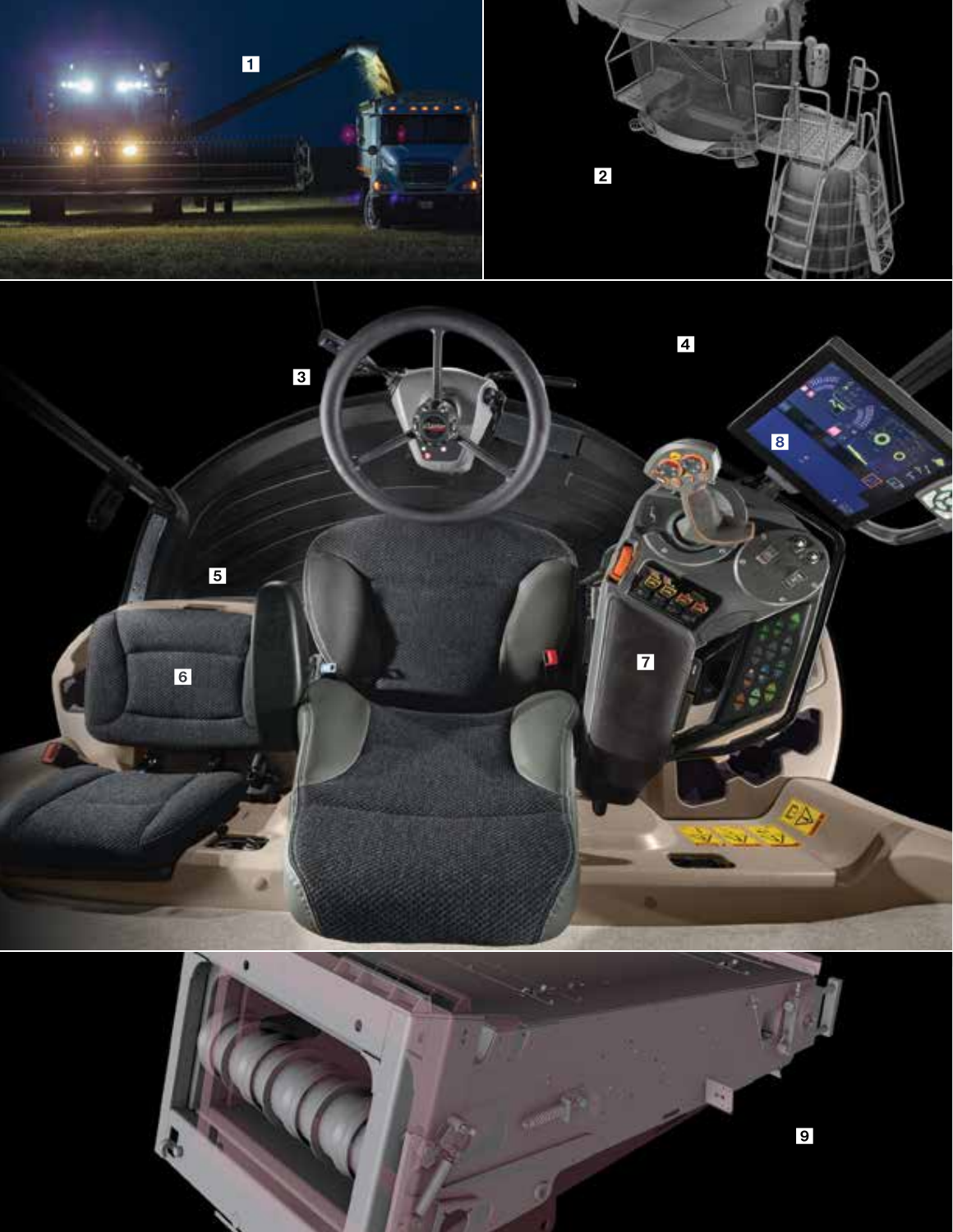

### Farm Show Season Begins

Every year we make it a point to come out to the farm shows to interact with our customers, answer questions and show off what's new with Gleaner. This coming year, there will undoubtedly be a presence that is missed but the rest of the Gleaner team and myself will be doing our best to do what Kevin taught us, and that is that every customer's voice matters. This year we will be making serveral stops with the Gleaner S9 Series combine and discussing the changes that we made to the operator's station with our Vision Cab. We will also have our new Vision Cab Simulator on display at select shows to allow you to have an interactive experience with our new Tyton terminal.

In June, we were able to make our way up north to Canada's Farm Progress Show where we had one of the busiest pieces of equipment in the entire show. This was the first time we have shown the S9 Series in Canada and it was met with great excitement. The greatest excitement about the S9 Series came from our feederhouse update. With canola harvest right around the corner, the producers will be able to experience the impact that we made by changing

the geometry of the feederhouse and ensure that the combine is being fed evenly and smoothly. The efficiency gains and harvest productivity stories about this feederhouse are starting to make their way to the Gleaner team and we know how great of a change this is. The Gleaner team thanks our Western Canadian producers for making this such a memorable event.

We also want to extend an invite to any producers who are coming to the fall farm shows to stop by the Gleaner and meet with the Gleaner team. Below are the shows where Gleaner S9 Series will be on display.

| <b>Husker Harvest Days</b><br>Grand Island, Nebraska | September 15-17 |
|------------------------------------------------------|-----------------|
| <b>Big Iron Show</b><br>West Fargo, North Dakota     | September 15-17 |
| <b>Outdoor Farm Show</b><br>Woodstock, Ontario       | September 15-17 |
| <b>Ohio Farm Science Review</b><br>London, Ohio      | September 22-24 |

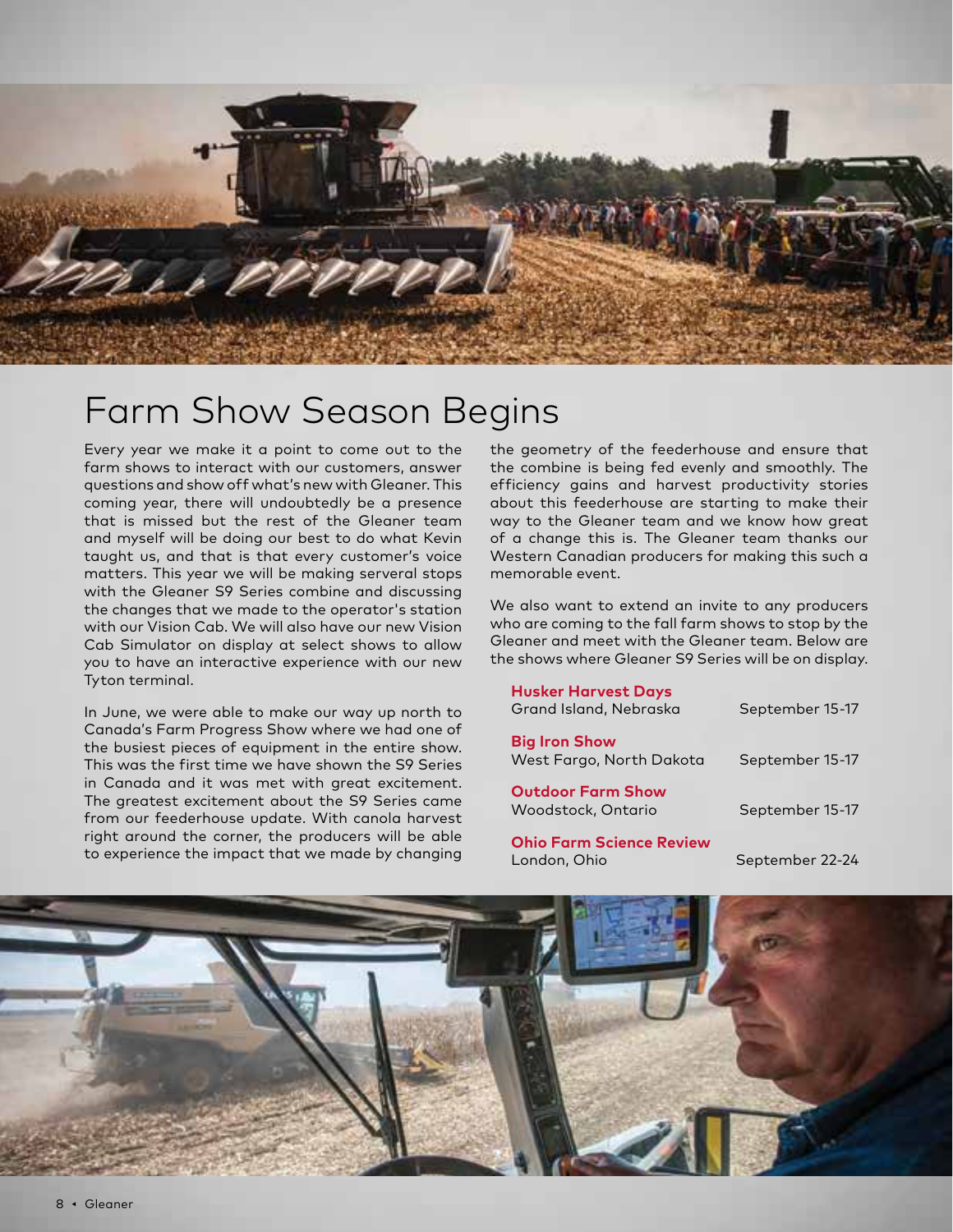#### The Growing Gleaner Family

I am honored to announce that there are two new Gleaner dealers joining our high quality network of Gleaner dealers, C&R Implement in Williamston, North Carolina, and Van's Implement Ltd. in Hull, Iowa. Our Gleaner dealers pride themselves in providing exceptional support and products and these two additions are no exception. These dealers are well respected within their communities.

Please join me in welcoming these excellent dealers and congratulate them on the addition of the Gleaner product line.

#### **C&R Implement Company**

1904 West Main Street Williamston, North Carolina 27892

#### **Van's Implement Ltd.**

3465 320th Street Hull, Iowa 51239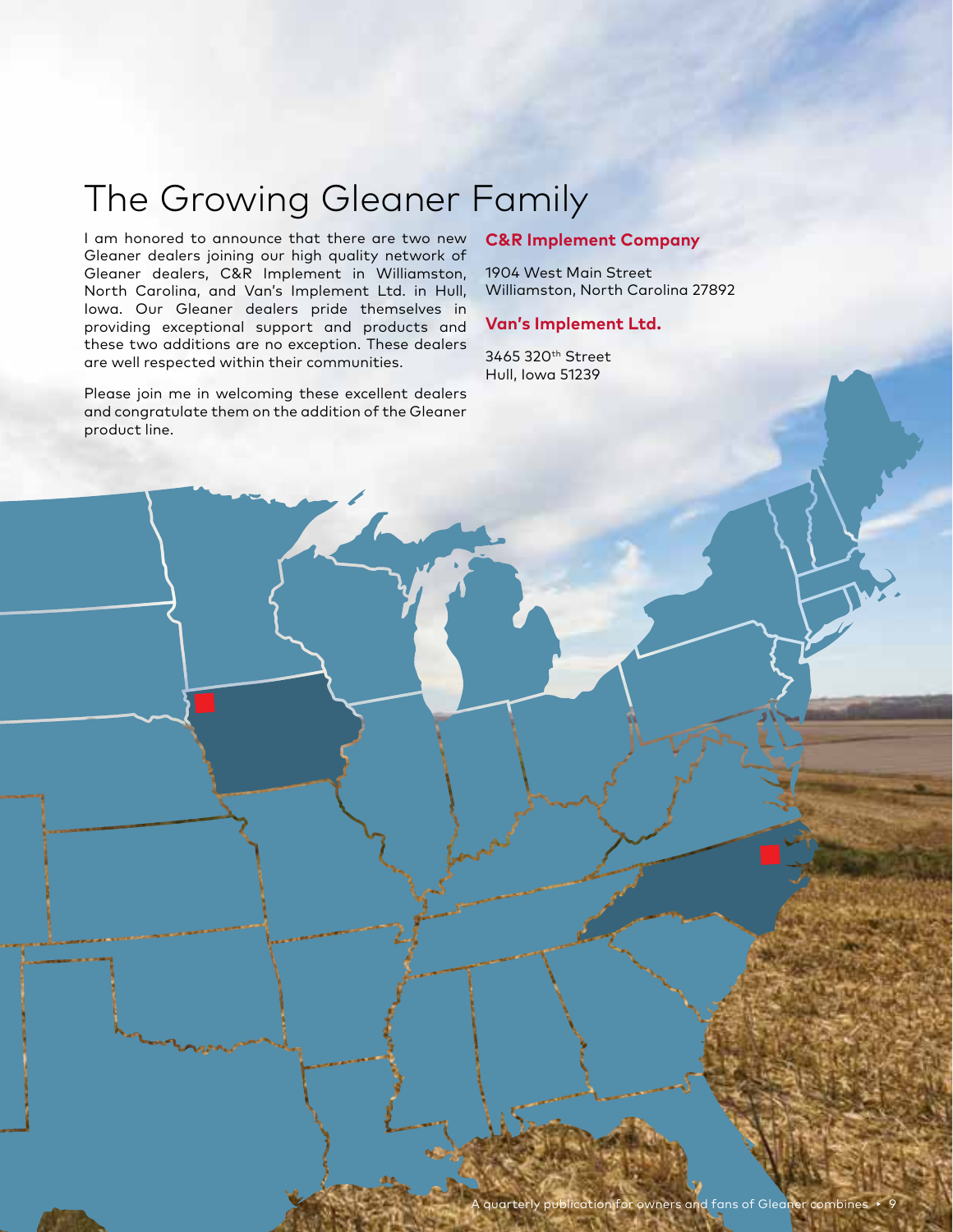

#### Kevin William Bien

In tribute to our dearest friend and most faithful Gleaner supporter. He was not only a remarkable leader and dedicated mentor to the Gleaner family, he was also our friend and in many ways, our family.

Kevin was born in Iowa to a family with farming roots. His dad died when he was young and Kevin learned self-determination and discipline early in life. He joined the Army and was a gifted artillerist – eventually becoming an artillery instructor based in Fort Sill, Oklahoma. He was commissioned a second lieutenant and concluded his service in the Army Reserves.

Kevin graduated from the University of Wisconsin, White Water where he studied marketing and worked nights operating a steel press. After graduation, he joined Allis Chalmers and from there worked a wide array of positions around the products and around the country.

Kevin was one of the first 35 employees at AGCO's headquarters in Duluth, Georgia and he led a variety

of tasks across the sales and marketing parts of the company. Kevin was instrumental in growing the Fendt® tractor brand in North America and it was in 2006 that he took the helm of the Gleaner combine brand and set about leading an era of growth and innovation the brand had never seen before. With the launch of the S7, S8 and S9 series combines, Kevin left Gleaner a remarkable legacy and bright future in the harvesting world.

Kevin was a committed family man and a leader in his church. He loved aviation, western art and his large and growing family. He had a remarkable sense of humor and a contagious laugh. He will be sorely missed and his legacy lives on through the many people he mentored and the lives he touched— which literally numbers in the thousands.

Rest in peace, our most dear friend. And know your life lives on in the many fields, farms and farmers where you made an impact. Our loss is great but not nearly as great as our gain for having known you.

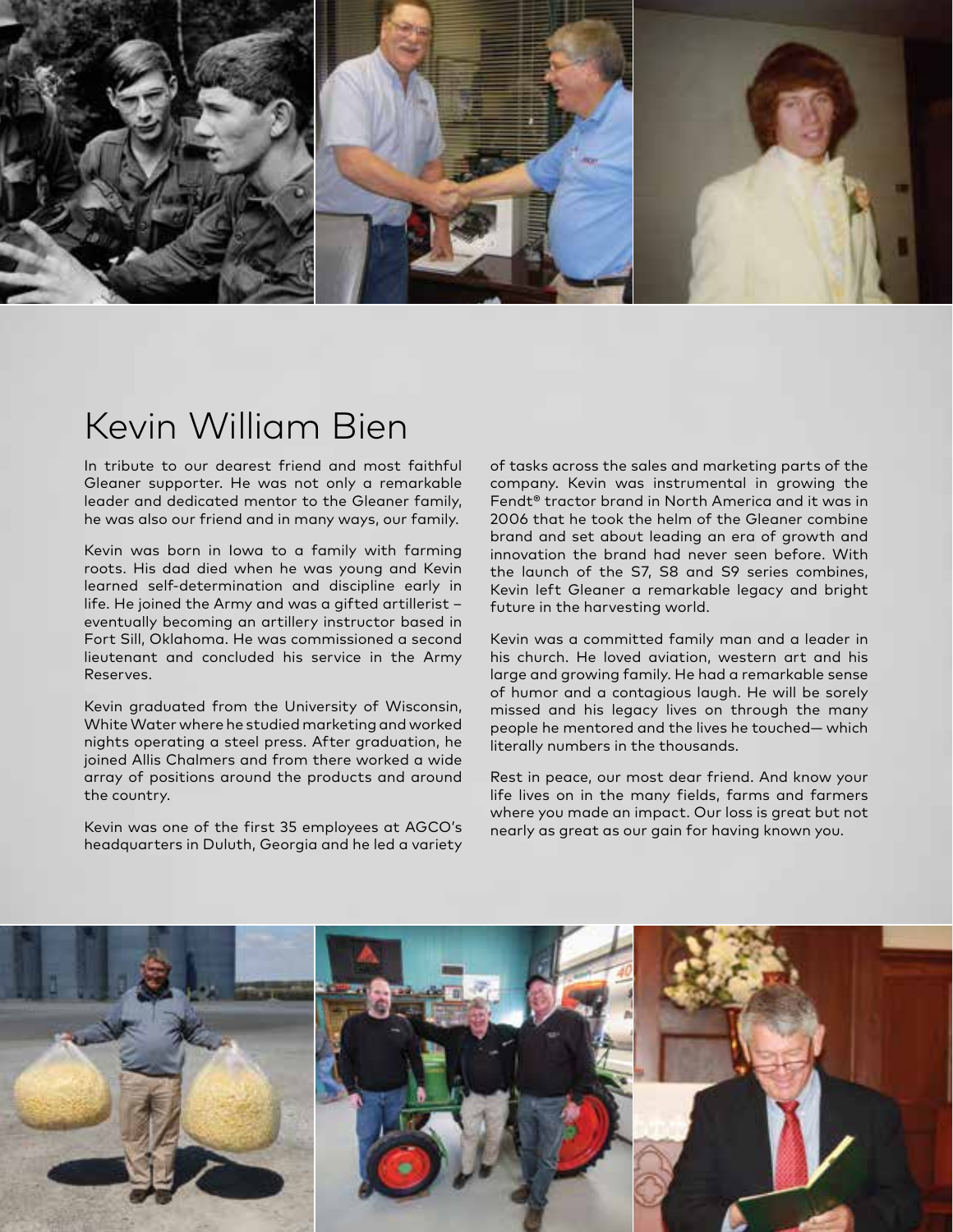